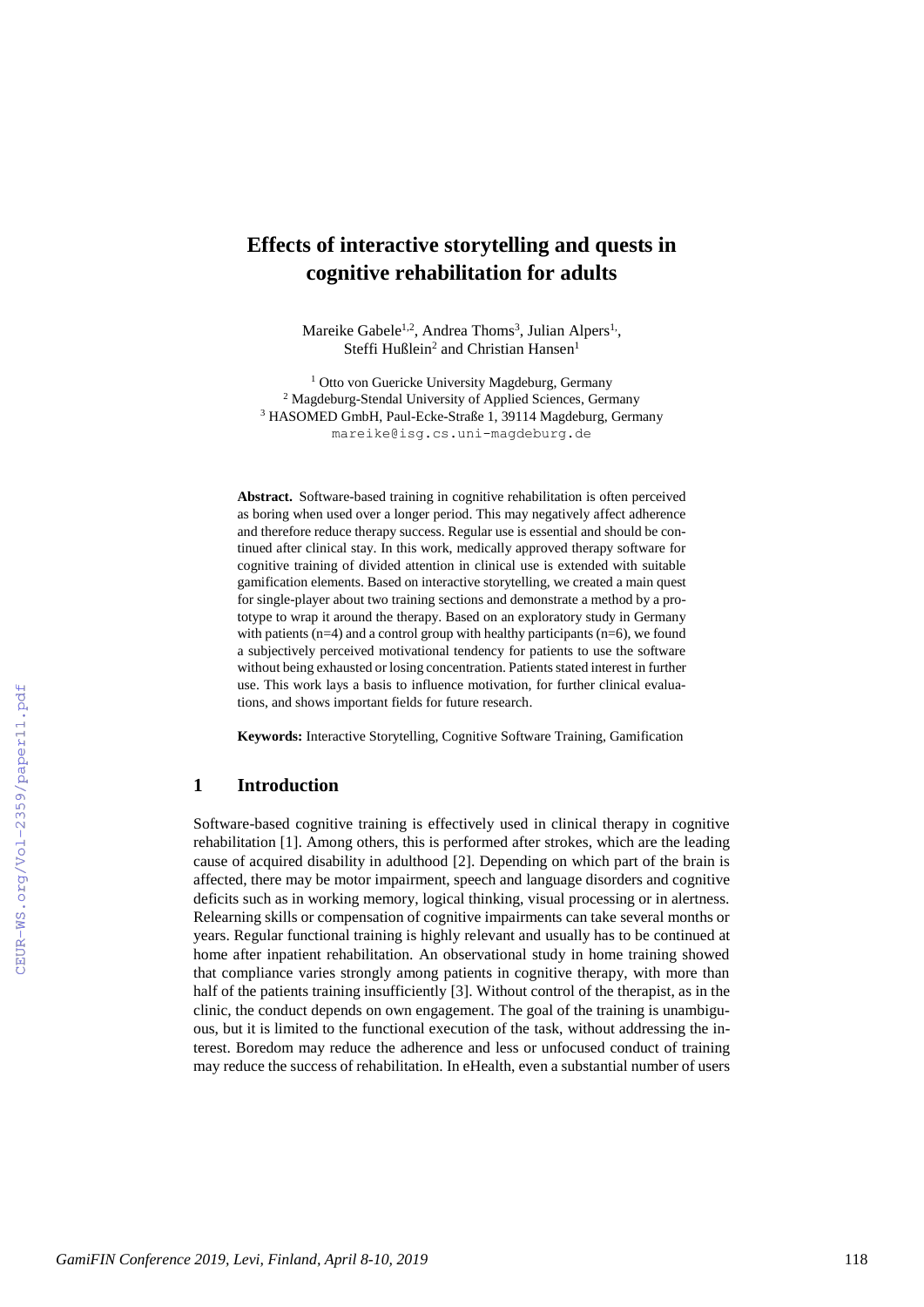drop out before the application is completed [\[4\]](#page-10-0). This shows one of the main problems, which is maintaining long-term motivation. To interrupt the attrition rate and create a long-term motivation, we propose a combination of a cognitive software training with a gamification element appropriate to the training task.

The contribution of this paper is a method for combining gamification, here by means of interactive storytelling and a quest, and cognitive therapy. We implement the concept prototypically and evaluate the subjectively perceived effect of interactive storytelling and quests on patients in cognitive therapy during use. A control group with healthy participants shows whether the effect is general or if there are particularities of patients that need to be considered in game design. Based on this first explorative study, we identify the potential for further development for long-term use in home training.

## **2 Related Work**

The term storytelling is interpreted differently depending on its field of application (e.g. as a therapeutic technique, narration or branding). In the following, we use it as mechanics for a fictional narration, with the extension to interact and intervene in the storyline [\[5\]](#page-10-1) as a gamification element. These are elements that are typically used in games, but are inserted in a different, non-game context [\[6\]](#page-10-2). There are successful approaches for the integration of level, achievements and the collection of items in software-based cognitive therapy [\[7\]](#page-10-3). However, these short-term rewards should be avoided if the goal is long-term motivation [\[8\]](#page-10-4). Short-term rewards are rewards that are effective at the moment they are received. But they can be effectively integrated into overall motivation concepts if they promote a long-term goal [\[9,](#page-10-5) [10\]](#page-10-6), which may last from hours and days to weeks, months or years if it is divided into several progress loops.

Based on an earnest topic, serious games are used. These are games that are developed for non-entertainment purposes and with a serious background [\[6\]](#page-10-2). This approach is taken up in rehabilitation in the serious game Re-Mission 2 [\[11\]](#page-10-7), in which children in cancer therapy control an avatar through the body that fights cancer cells. Storytelling or the use of narrative elements can be found in many games [\[12\]](#page-10-8). On a theoretical level, it incorporates a pre-designed story, but also includes integration of the player and enables freedom of interaction during the action [\[13\]](#page-11-0). Interactive stories may create a connection to the storyline for the user by making their own decisions and completing quests, and can make them curious about further progress for more than one session. An example in the health and fitness area for the integration of a training task into a story is "Zombies, Run" [\[14\]](#page-11-1). There a story is experienced in real time and combined with real running training and current goals. The successful use of software-based cognitive training with integration of storytelling in serious games is also demonstrated by the training series "Meister Cody" [\[15\]](#page-11-2). It tells the story of a journey and promotes arithmetic training for children with dyscalculia. Storytelling can thus be used as motivator and provide a useful structure for attractiveness of the task to be performed [\[16\]](#page-11-3).

The development of our concept to combine cognitive software training with interactive storytelling and quests is, among others, based on the self-determination theory.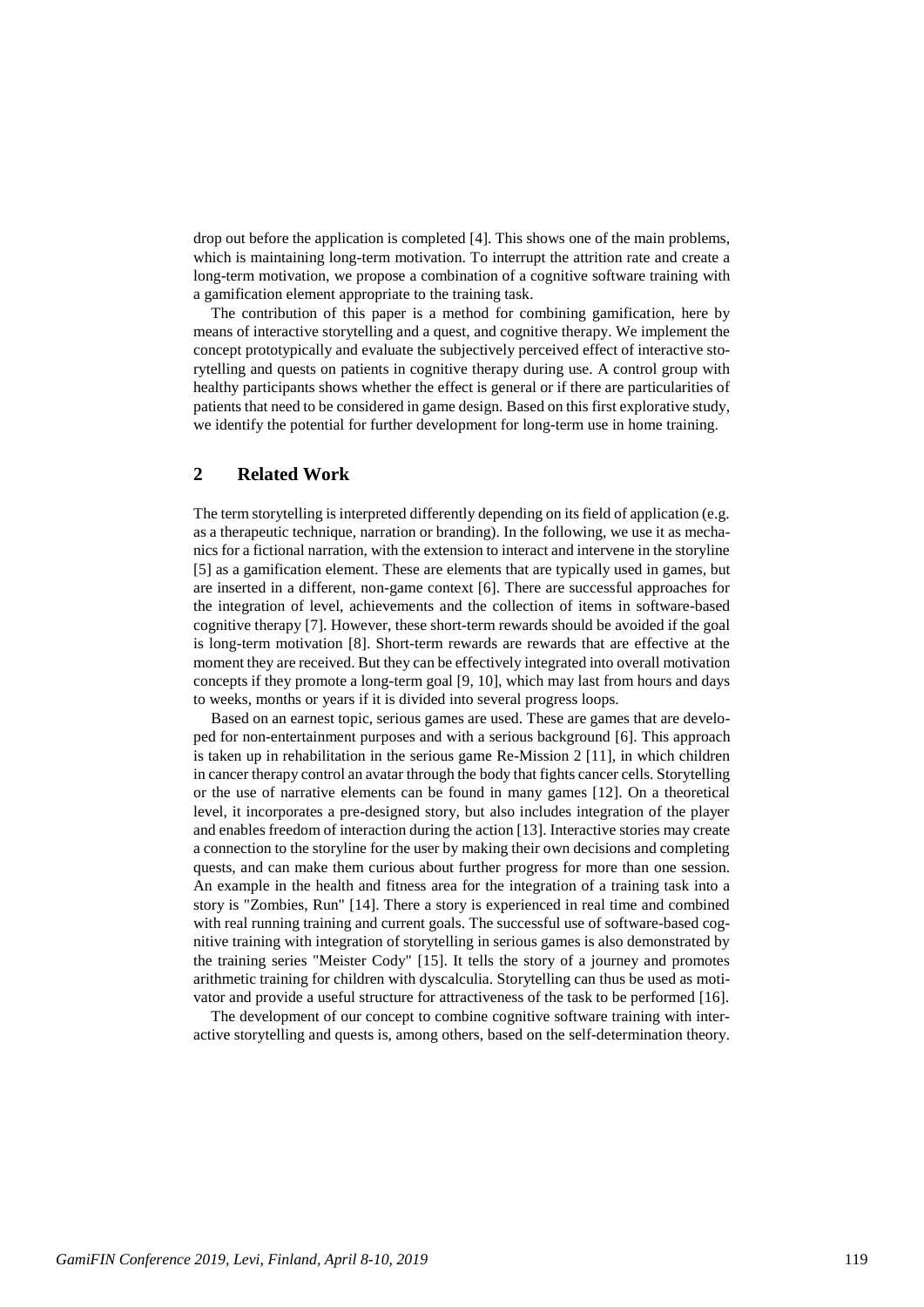It is an effective model to increase the motivation in cognitive training and psychotherapy [\[17,](#page-11-4) [18\]](#page-11-5) and addresses the three psychological needs with regard to intrinsic motivation [\[19\]](#page-11-6): competence, autonomy and social relatedness. Stories support the autonomy with respect to the meaningfulness of goals [\[20\]](#page-11-7). A further aspect mentioned by Sailer is the possibility of decision freedom. This addressed the autonomy by interactivity in storytelling. It creates the feeling of competence and self-efficacy, which supports the change of one's own behavior [\[21\]](#page-11-8). In addition, quests offer the possibility within a story to clearly define the goal of the user's action [\[22\]](#page-11-9). Thus, a long-term goal is defined, and intrinsic motivation is addressed concurrently. This may be used experimental as a long-term factor to manipulate adherence [\[23\]](#page-11-10). These theories are relevant as a basis for developing motivation and combating attrition in digital self-improvement programs [\[24\]](#page-11-11). Surveys have shown that patients express general interest in the combination of training and play [\[25\]](#page-11-12). Numerous general research results have been reported on the individual game elements [\[26,](#page-11-13) [27\]](#page-11-14), but their effect on patients in rehabilitation has so far been neglected [\[27\]](#page-11-14). In games, gamification elements are often combined, so that the effectiveness of the individual elements cannot be clearly evaluated. Other data are based on surveys [\[28,](#page-11-15) [29\]](#page-11-16), which can show a tendency but not the actual effect.

## **3 Concept Development**

For our prototype, we used an existing software for cognitive training of divided attention in rehabilitation [\[30\]](#page-11-17). According to the developer, it is a frequently used training program due to its relation to the everyday life of patients. The task is to drive a car on the screen (see Fig. 1c) and to react correctly to visual and acoustic environmental stimuli. In this way, patients learn to divide their attention between different tasks. We integrated two car drives into the prototype to show the connection within one long training session or between several short training sessions. An important concept design challenge is that the training should be motivating over several training sessions. A further requirement resulting from the use of training in therapy is that the existing task cannot be changed in order to maintain its existing effectiveness. These requirements were worked out in collaboration with the developers of the training and with neuropsychologists. Dividing the story into short sections can be used to adjust the duration of the training individually for each patient. Thus a story can last several training days.

Our target group are patients with limited abilities in divided attention who perform software-based training within rehabilitation. The risk of suffering a stroke doubles with every decade from the age of 45 [\[26\]](#page-11-13). However, accidents can also cause brain damage earlier. Problematic in the target group are the uneven prior knowledge of games and technology, age-typical differences in user types [\[31\]](#page-11-18), personal abilities and strength of acquired cognitive limitations. For people without connection to technology and games, it is relevant to create realistic scenarios with easy access and handling to train at home [\[10\]](#page-10-6). In concept and interaction development, we oriented to the group with fewer skills and previous knowledge. At the same time, we chose a setting with criminal cases that is familiar to most users from books or films. This makes it possible to tell a completed story with a main quest and an arc of tension. At the same time it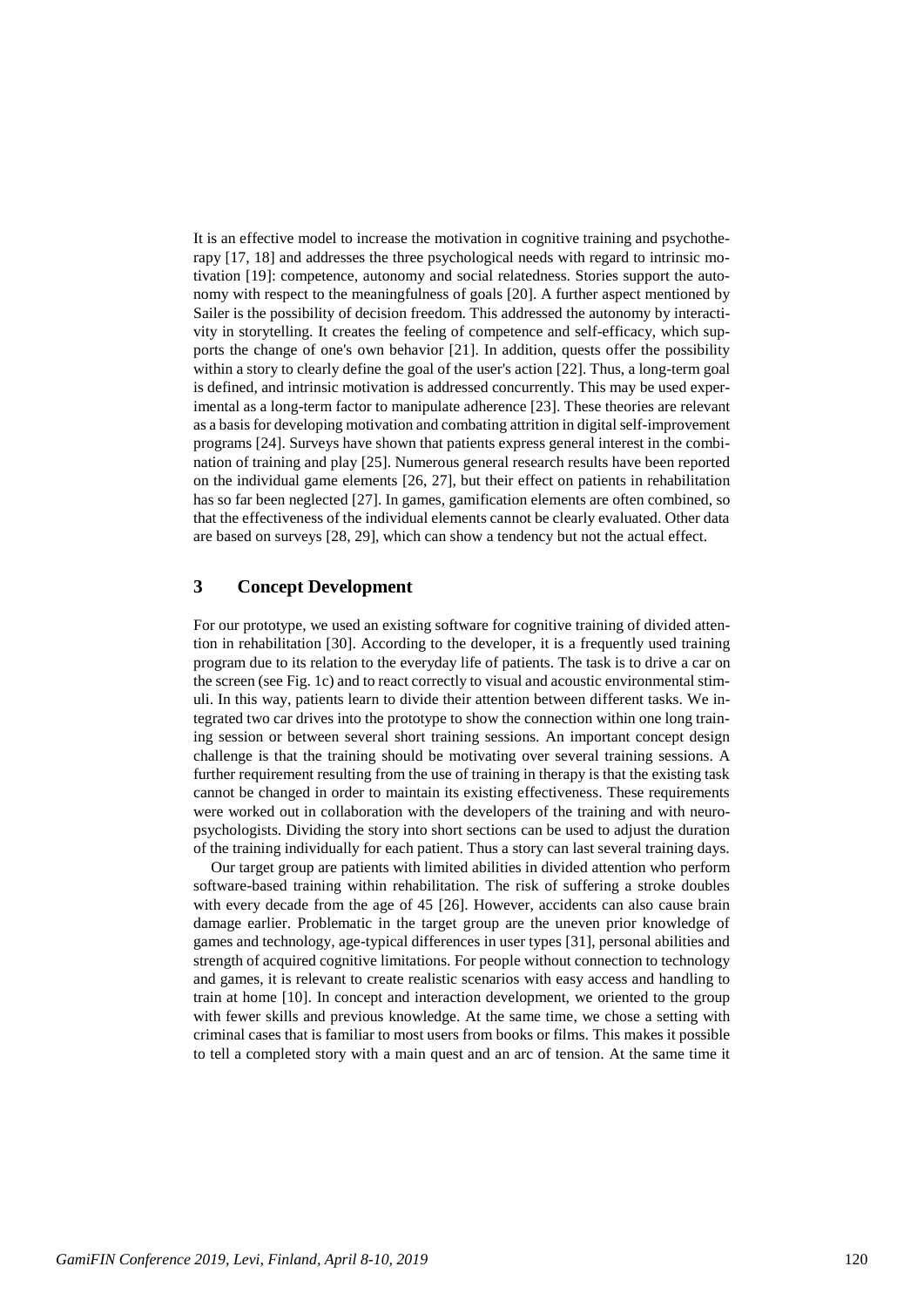offers the possibility to repeat the training (car drive) within one training session or in other criminal cases. As an employee in a detective agency, patients can solve several cases, depending on the duration of the therapy. Each criminal case has its own main quest. The main quests in the criminal cases consists of solving a mystery and do not build on each other. The prototype exemplary shows one criminal case to be solved.

The participant takes the role of a new employee in a detective agency and supports a senior detective (Fig. 1a) in solving a criminal case. It is possible to choose between a female and a male senior detective. In the game, the quest giver, a woman, calls the participant and tells about a mysterious note found on the doorstep. The participant selects one of two possible routes and drives with the car to the woman. The woman gives some clues to solve the case. One of two possible clues can be selected (Fig. 1b) and thus the participant choose the route to follow with the car (Fig. 1c). The story ends with a visit to a carrier pigeon breeder (Fig. 1d) whose pigeon has lost the note. In the end, the case turns out to be more humorous than expected. Finally, a hint about the next case to be solved is given. This is intended to arouse interest for the next session.



**Fig. 1.** Story and quest in which cognitive training is integrated: a) Selection of the detective to work with. On screen: Left: female, Right: male. b) Selection of the route to be driven. c) Task for cognitive training of divided attention by the means of a car ride. d) Resolution of the story.

The interactive story was created as one main quest with a simple fake choice architecture. The case is always resolved in the same way, but can be reached by variation at different turning points. The decision tree for the prototype was limited to three decisions, each with two options: the selection of the detective to work with, the route to the woman who called and the hint to follow. The structure of the story is based on a classical drama with exposition, climax and resolution. To this day, level structures and stories based on these are successfully used in game design [\[32\]](#page-11-19). Two car drives for training for divided attention are integrated. Thus, a connection between existing training (car drive) and gamification (interactive storytelling / quest) was created. It results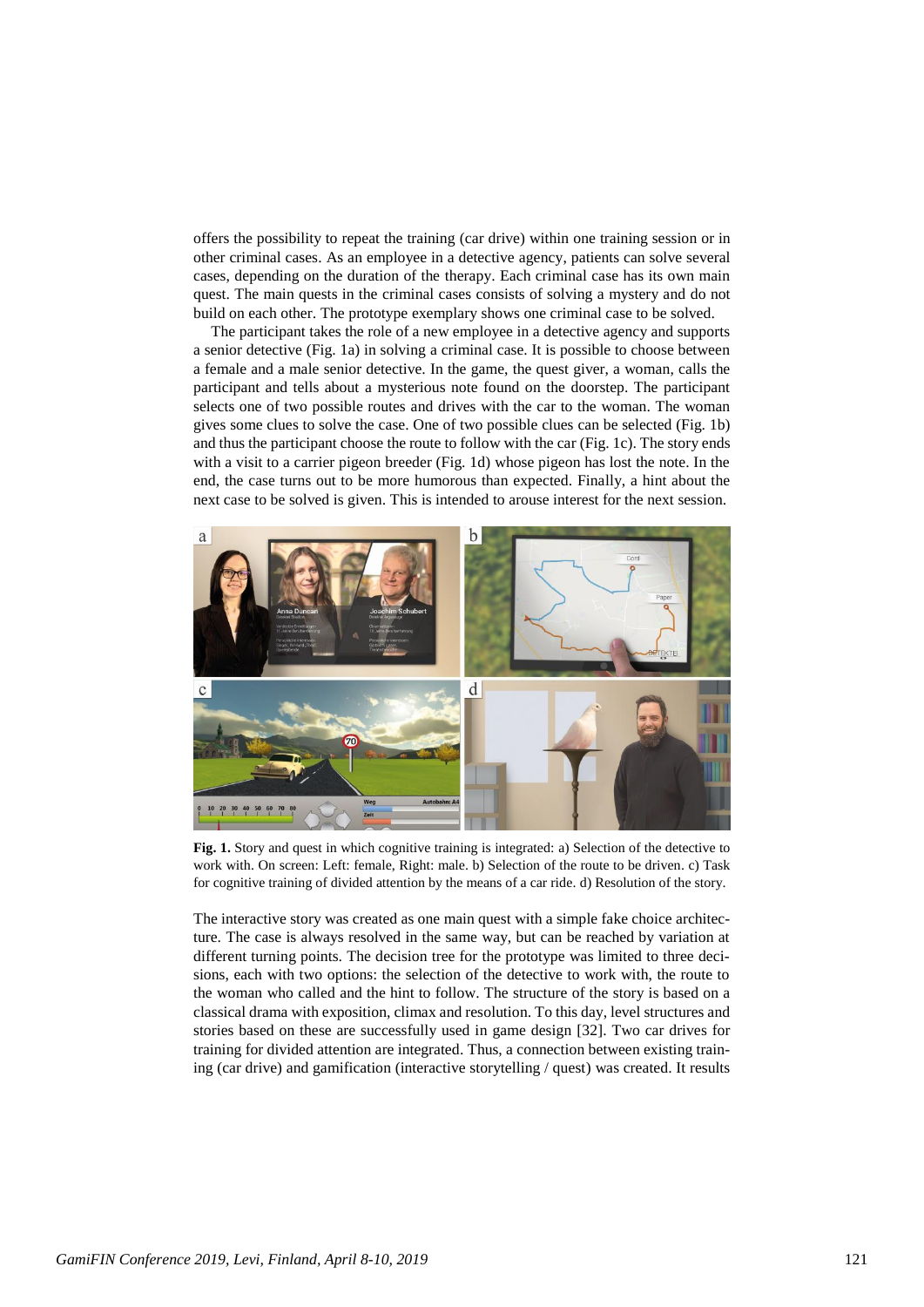in a single-player game using the interaction with non-player characters. Because the goal is the training itself, it constitutes the largest part of the time (see Fig. 2).

A flat 2D representation with low complexity due to the limited cognitive abilities of the patients with focus on narrative dramaturgy was chosen. The focus is set on the elements relevant to the action in order to minimize the cognitive processing effort. We used a low level of detail in the illustration of the background and a higher level of detail in the visualization of the persons, objects and interactive elements that are important for telling the story. The selection of detectives is based on a resolute but friendly appearance. For the story we used a low fidelity click prototype, which was enhanced with audio files for speakers and background sound. This was combined with a Unity 3D [\[33\]](#page-11-20) based version of the existing training for divided attention. Monitor, keyboard and mouse are used as input devices. These are known and do not influence the effect of the prototype.

## **4 Evaluation**

The goals of the study were to analyze trends of possible positive and negative effects on physical and mental performance and the impact of interactive storytelling and quests on patients. Due to the qualitative explorative character of the study, we chose a small sample, which may provide starting points for further research. The study was conducted in Germany with patients in an outpatient clinic for cognitive neurology with heterogeneous causes of cognitive impairment (stroke, craniocerebral trauma, cerebral hemorrhage) and healthy participants in a control group to identify differences.

#### **4.1 Participants**

Two male and two female patients with cognitive impairment  $(n=4)$  in phases C and D, based on the German rehabilitation system, participated in the study. The average age was 44.5 years and the age range 31- 52 years. The control group consisted of two male and four female healthy participants (n=6) with an average age of 57 and the age range 51 - 66 years. All participants came from European cultures, took part voluntarily in the study and were not rewarded. In order not to influence the participants, they were not previously integrated into the design process. The age group is between 30 and 70 years. It was chosen because it includes both the age of patients with brain damage due to stroke and patients with brain damage due to an accident who tend to be younger than stroke patients. The average ages are this high, because experts stated that this corresponds to the distribution of patients with acquired brain damage with cognitive effects in the clinic. All patients suffer from cognitive impairments, are in rehabilitation and conduct cognitive trainings. They participated in addition to their standard therapy.

#### **4.2 Methods and Material**

The basis is the combination of interactive storytelling and quest with cognitive training for divided attention. This can influence the perception of training, the own physical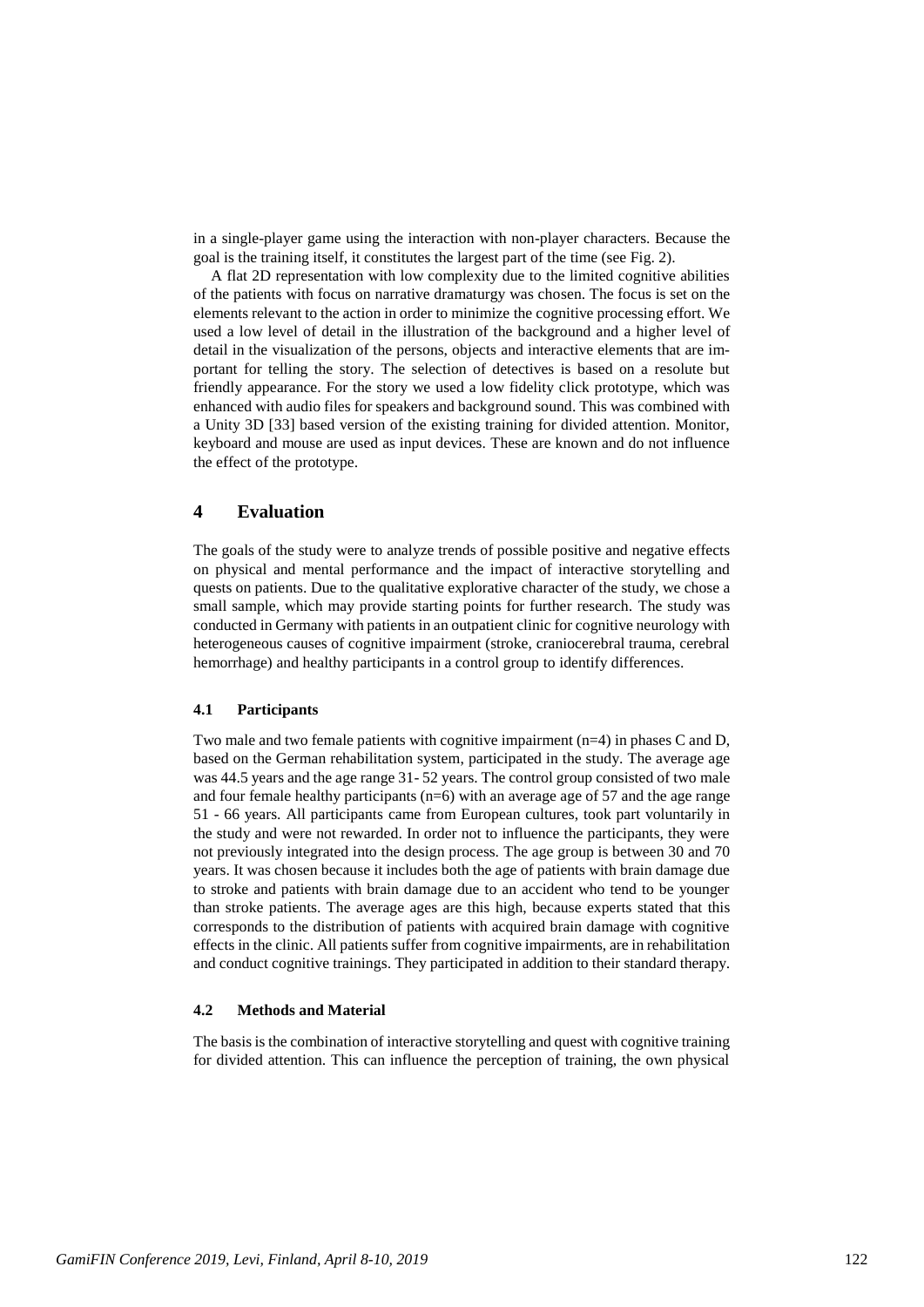and mental performance and the interest in the training session. The prototype described in Section 3 was used in the study and a 30-minute training session was conducted. It was divided into two sections, which were carried out one after the other by the participants (see Fig. 2). This gives us an additional measuring point. The cliffhanger to the next section is generated when the caller shows the note that she has found.



**Fig. 2.** Procedure of one training session with two sections based on the presented prototype and based on the combination of a cognitive training for divided attention, storytelling and quest

We asked questions about the training session and the own physical and mental condition, which were to be answered subjectively by the patients based on their personal perception. One part was to be assessed based on closed questions on a 5-point Likert scale. This provides the opportunity to give neutral answers, whereby ratings out of the neutral range can be considered more relevant. At the same time, it allows a comparison between the answers. The possible answers are divided into 1 (not at all), 2 (hardly), 3 (a bit), 4 (predominant), 5 (very). In another part, open qualitative questions were asked about the subjective experience of the training session. Thus, reasons for rating and feedback for optimization can be obtained without influencing the respondent with given answers. In the last part, participants were asked about their interest in further use. Three choices were offered: 1 (no), 2 (maybe), 3 (yes).

The structure was as follows:

- a) After an explanation of the study, the participants gave their written consent.
- b) Demographic data (including age, sex, education, experience in using computers, and neurological disease, if applicable) were collected.
- c) Participants stated how motivated and exhausted they were before, between the sections and after the training session. They indicated whether they could concentrate on the task and stay focused. (closed questions)
- d) After the training session, we evaluated the outcome regarding interest, perception of the interaction and combination of story and training and effects. (closed questions)
- e) Participants were asked to describe in own words the task, the goal they had in mind during the training and aspects they liked and did not like. (open questions)
- f) Finally, the participants stated whether they were interested in getting to know more cases of the detective agency and whether they would like to continue the training program at home. (closed questions)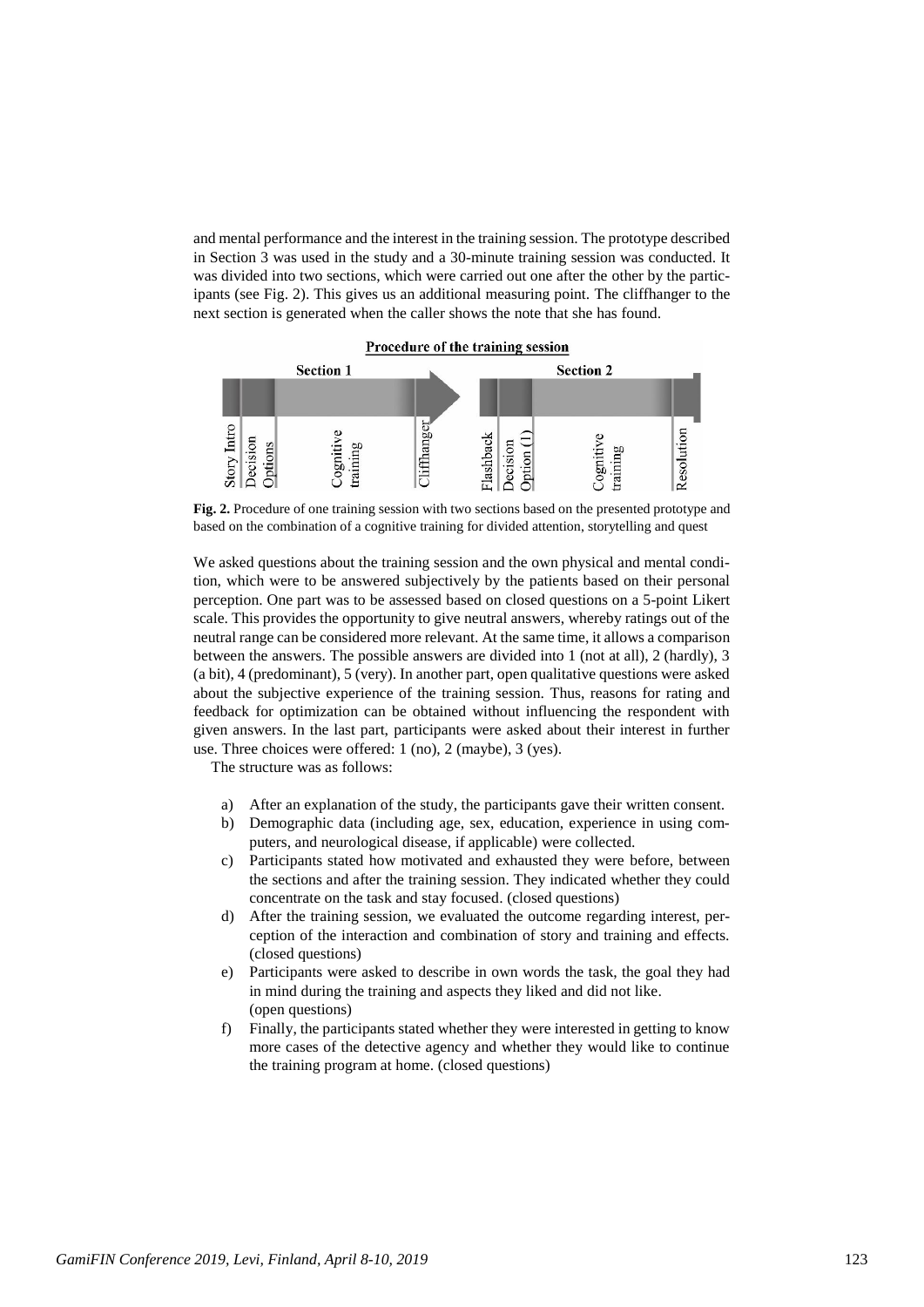### **4.3 Results**

In the following, the questions we asked and the results are presented with regard to the structure presented in Section 4.2. Both the patients' and control group data are presented. Table 1 shows in relation to c) the progression from before the training, between the sections and after the training. Fig. 3 presents the results of the closed questions in relation to d). For this the Likert scale described in 4.2 is used. Further, conspicuous aspects of the data are described in detail. Afterwards, the results of the open questions in relation to e) are described text-based. Last Fig. 4 shows the results in relation to f).

**Table 1.** Subjective perception of the physical and mental condition before, in the middle and after the training session 1) of the patients and 2) of the control group.

| 1. Patients with acquired brain damages                  | <b>Training</b> |        |                |
|----------------------------------------------------------|-----------------|--------|----------------|
| <b>Ouestions</b>                                         | before          | middle | after          |
| How motivated are you currently?                         | 3.75            | 4,25   | 4,25           |
| How exhausted are you currently?                         | 3               | 3      | 3              |
| Was it possible for you to concentrate and stay focused? |                 | 4,25   | 4,25           |
| <b>Healthy participants</b><br>2.                        | <b>Training</b> |        |                |
| <b>Ouestions</b>                                         | before          | middle | after          |
| How motivated are you currently?                         | 5               | 4,83   | 4,83           |
| How exhausted are you currently?                         | 1,66            | 2      | $\mathfrak{D}$ |
| Was it possible for you to concentrate and stay focused? |                 | 4,5    | 4,5            |



**Fig. 3.** Results of the questions after the explorative study with patients and control group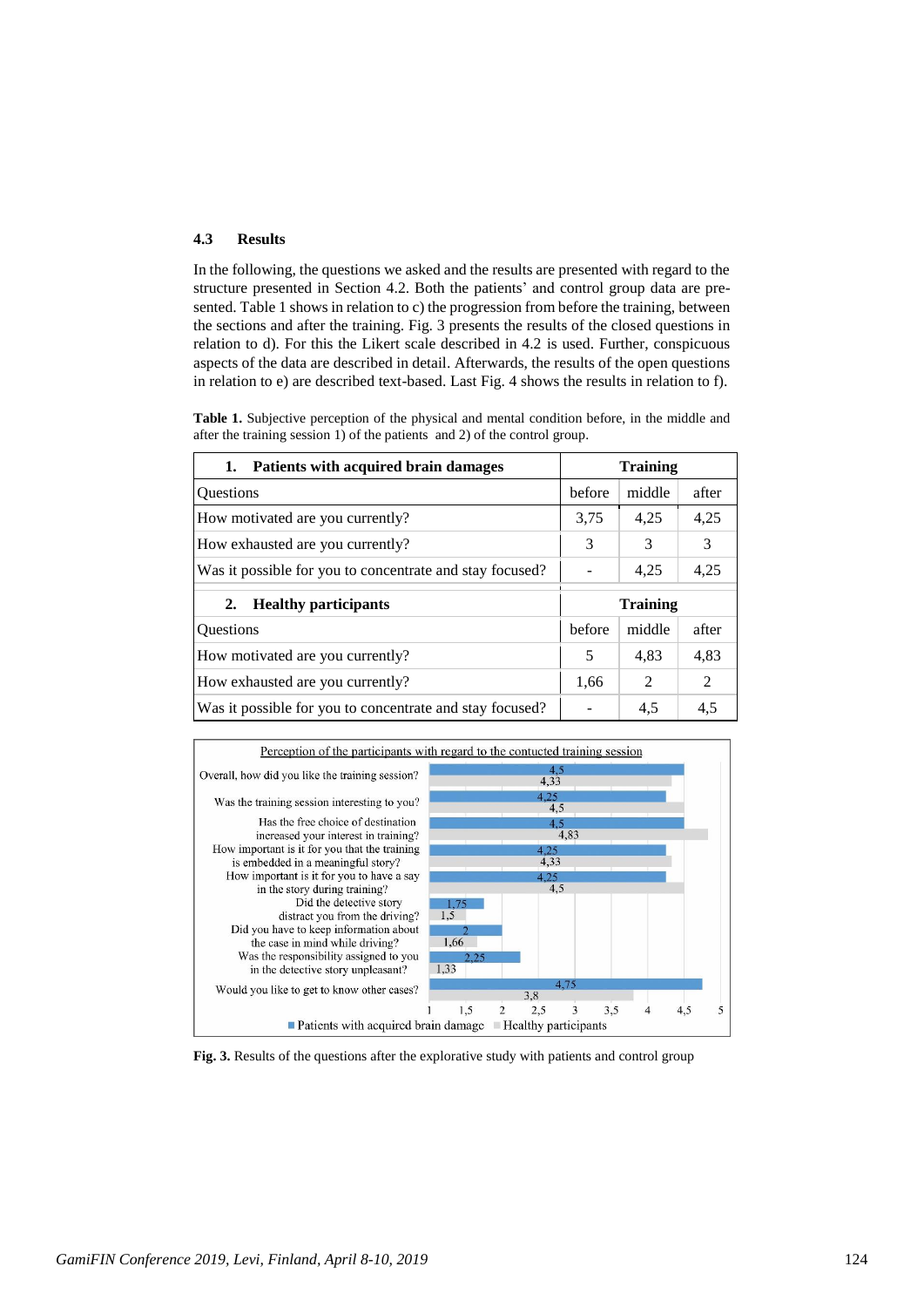On average, the responsibility transferred to the patient by the quest was assessed as almost not unpleasant (2.25) on average. If the values are examined in detail, a wide range of ratings between 1 (not at all) and 5 (very) appears. In comparison, the healthy participants rated the transferred responsibility on average as not unpleasant at all (1.34) and in the distribution between predominantly 1 (not at all) to 3 (a bit) in one case.

On the basis of open questions e), participants were asked to describe in their own words the task they had carried out. Both the quest (solving the crime case) and the training (car drive) were indicated. The focus between the two varied among the participants. The same was shown with the goal that participants had during the task.

Overall, according to the trend shown in Fig. 3, the training sessions was also assessed positively in the open questions. In particular the combination between driving a car and solving the puzzle was mentioned as reason for this. With the patients, the focus was especially on the combination with the story. The reason stated for this was that the training is less boring. It has been reported from experiences in one's own environment that patients have lost their interest in training after several training sessions. It was suspected that the connection with the story may increase the motivation for the training. The control group, on the other hand, particularly focused on driving in the positive assessment. Concerning suggestions for improvement, the control group indicated that the story could even be closer to their own life. Both patients and control group expressed the wish that the difficulty could be higher. Participants were also asked about their interest in further use (Fig. 4): 1 (no), 2 (maybe), 3 (yes).



**Fig. 4.** Interest in further use of patients and control group in the clinic and in home training.

## **5 Discussion**

In this work, we presented a method to combine a computer-based cognitive training for divided attention with interactive storytelling and quest, which led to a prototypical adventure game with a high driving share. We evaluated this exploratively on the effect on patients and a control group with healthy participants. Healthy participants were chosen to detect whether cognitive impairment may cause effects or whether effects also occur for healthy participants. However, this does not allow a comparison to the current training and level of possible efficacy. This will be tested in future steps. This work focuses on the subjectively perceived effects and whether they occur only with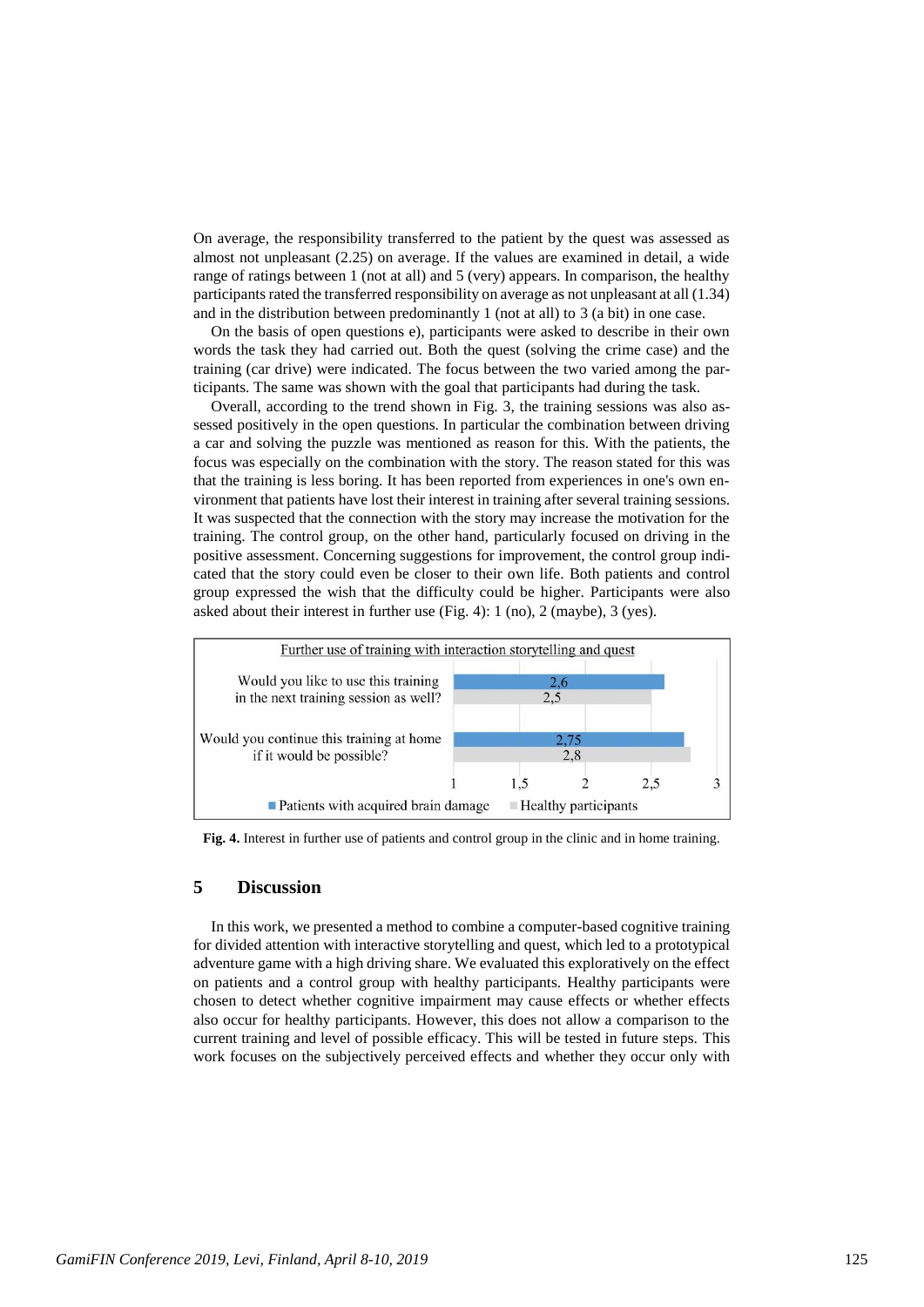patients. Due to the small number of participants, the results should be considered as a trend of the exploratory study and not be generalized. The results show starting points for further research focused on individual aspects. The study is a step to implement Killikelly's approach to use experimental factors to manipulate adherence [\[23\]](#page-11-10). It shows indications that interactive storytelling and quests may be a way to develop motivation and combat attrition. The results refer to patients with limitations in divided attention in rehabilitation phases C and D. For other limitations and other phases, they may differ.

The slight increase of motivation subjectively perceived in the course of the training c) might be due to the interest in combining training with interactive storytelling and a quest described in d),  $e$ ) and f). It may also result from a comparison with other trainings known to patients which may be considered less interesting. In the control group, overall motivation is also very high, which indicates an interest in content. Nevertheless, it decreased slightly in the course of the study. This could be due to the fact that participants neither knew other training routines nor need the training they have performed, and are aware of it. This could also explain the slight increase in exhaustion. The fact that neither subjectively perceived exhaustion nor concentration decreased during the session is very relevant for the training. This indicates that there is no cognitive overload for patients that would reduce the cognitive abilities required for therapy.

Overall, the prototypical training session was assessed very positively. Due to the possibility to influence the storyline to solve the quest d) considered as relevant, a need for autonomy and relatedness in training may be assumed. This supports the selection of self-determination theory as the basis for the use of interactive storytelling and quest. [\[17,](#page-11-4) [18,](#page-11-5) [19\]](#page-11-6). However, its level in the current training and the needs have to be tested in corresponding questionnaires. The relevance of the meaningfulness of the embedding of the training [\[20\]](#page-11-7) is also shown. In order to increase this and the level of relatedness, the patient could be involved in the development of new criminal cases. However, it should be critically investigated that some patients perceived the transferred responsibility as very unpleasant. This did not occur in the control group. The difference should be examined more closely with a higher number of participants. Interactive storytelling requires own decisions to solve the quest. If there are differences between healthy participants and patients, it should be investigated to what extent this is due to character traits or influenced by acquired brain damage. Interest in getting to know further cases confirms interest in this scenario, but leaves open whether interest in other scenarios would be higher or lower. It is particularly relevant that solving the case does not distract from driving and that not much information must be remembered. If this were not the case, other cognitive abilities than divided attention would have been addressed. According to experts, a combination of different trainings should be avoided.

With regard to e) patients have both training and story in focus during the session. This indicates that interactive storytelling with quest and training is not very distracting. The combination of the story and solving the quest was highlighted as positive by patients. Independently, it was assumed that this might increase the long-term interest of the training. This supports the intended use and shows the relevance of further research steps. The desire for a higher degree of difficulty can be based on the fact that the training in the prototype was set to a low level in order not to overstrain and thereby falsify the effect. This should be better adapted to the abilities of participants in future. The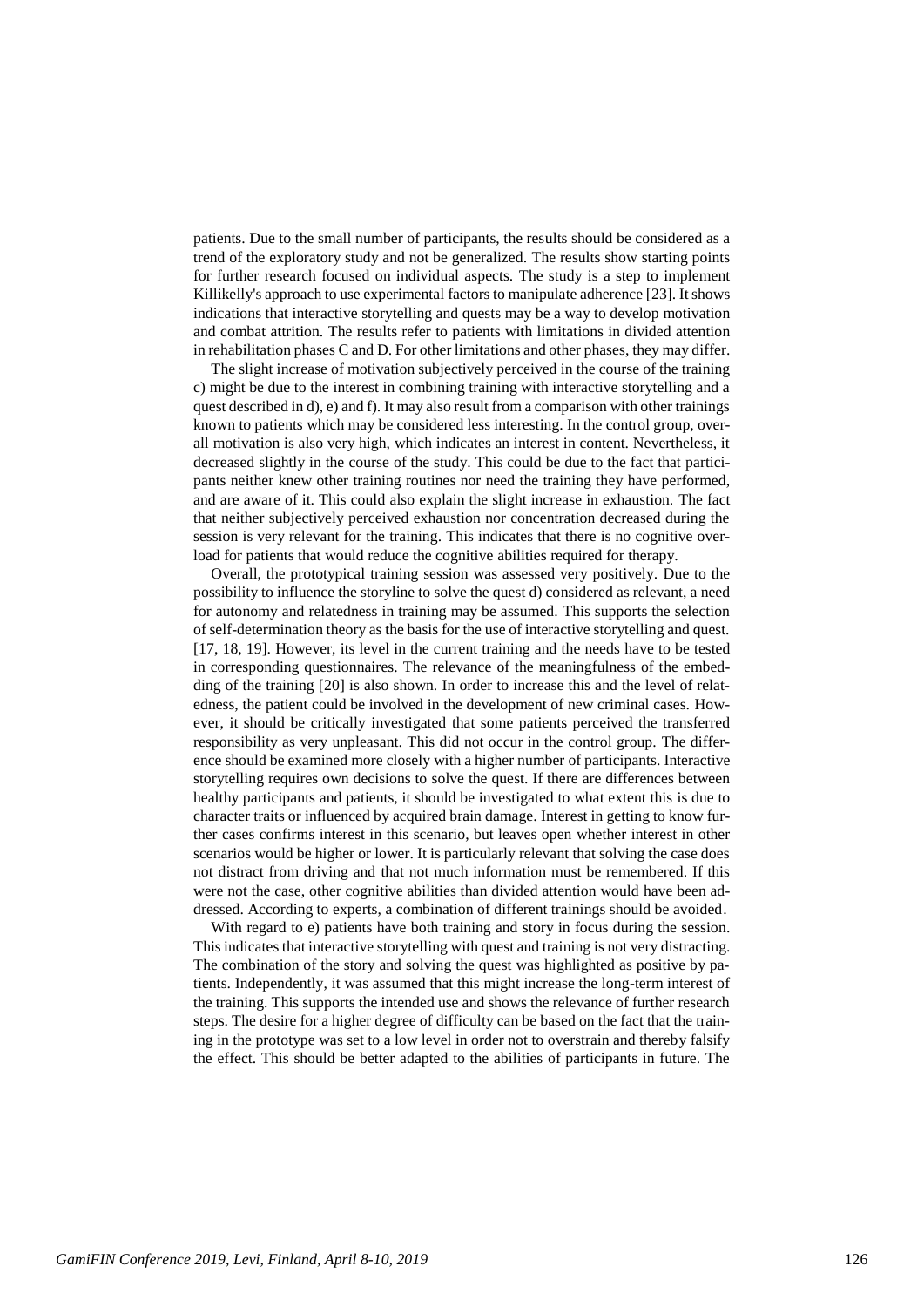desire for a closer connection to everyday life suggests that training might be adapted more to the rehabilitation goal of the patients. However, in the long term fun in training should also support this. It should be examined more closely which scenarios support the regular performance of the training. A free selection of a story may increase the interest in conducting training and the perceived autonomy.

The interest in using this in the next training session and independently at home underlines the positive evaluation and motivation shown above and supports further research steps. It should be considered how much the goal of the rehabilitation and how much the extension through storytelling and quest contribute to it. It is also interesting to note that healthy patients indicated that they will continue to use it. This indicates a high motivational factor due to the extension itself. Participants who indicated that they did not want to carry it out further expressed in e) at the same time that the level of difficulty should be higher. This could have had an influence on the decision.

In the present study no standardized questionnaires were used to adapt the questions to our prototype and to avoid additional cognitive effort by asking too many questions what may falsify the result. In following studies this may be changed for comparability.

Based on the presented method, the story can be extended to several training sessions by adding more content, or it can be divided into short quests depending on the patient's abilities. Currently, the session is designed not to be repeated. An adjustment of the structure for different dissolutions may be possible. This may increase the repetition of the training on different difficulty levels. In this situation, the question is whether a positive dissolution of the training session is necessary for motivating patients or not.

Itshould also be examined whether there is a different motivational effect on patients than by short-term gamification, like achievements and the collection of items [\[7,](#page-10-3) [8\]](#page-10-4), and how they can be combined for which patients (e.g. for patients with limited memory). In this study, only minor differences between patients and healthy participants were found. However, it should be considered whether existing systems as well as those of the player types [\[34\]](#page-11-21) are equally applicable.

The longer duration of the training with extension may be problematic for use in clinics. However, this probably does not influence the home training.

#### **Conclusion 6**

We demonstrated an approach to combine cognitive rehabilitation training for divided attention with interactive storytelling and quest as a gamification element and evaluated its effect on patients. The developed prototype was tested in an explorative study. Our results indicate that the subjectively perceived motivation of patients increases slightly during the training session. It was found that storytelling, quest as well as interactivity in combination with cognitive training are considered as meaningful by patients and that there is a high level of interest in their use. The combination shows potential for long-term and independent use in home training for patients. The assumption by patients that the expansion of cognitive training by storytelling and quest is more motivating in the long term than training itself supports the need for further research.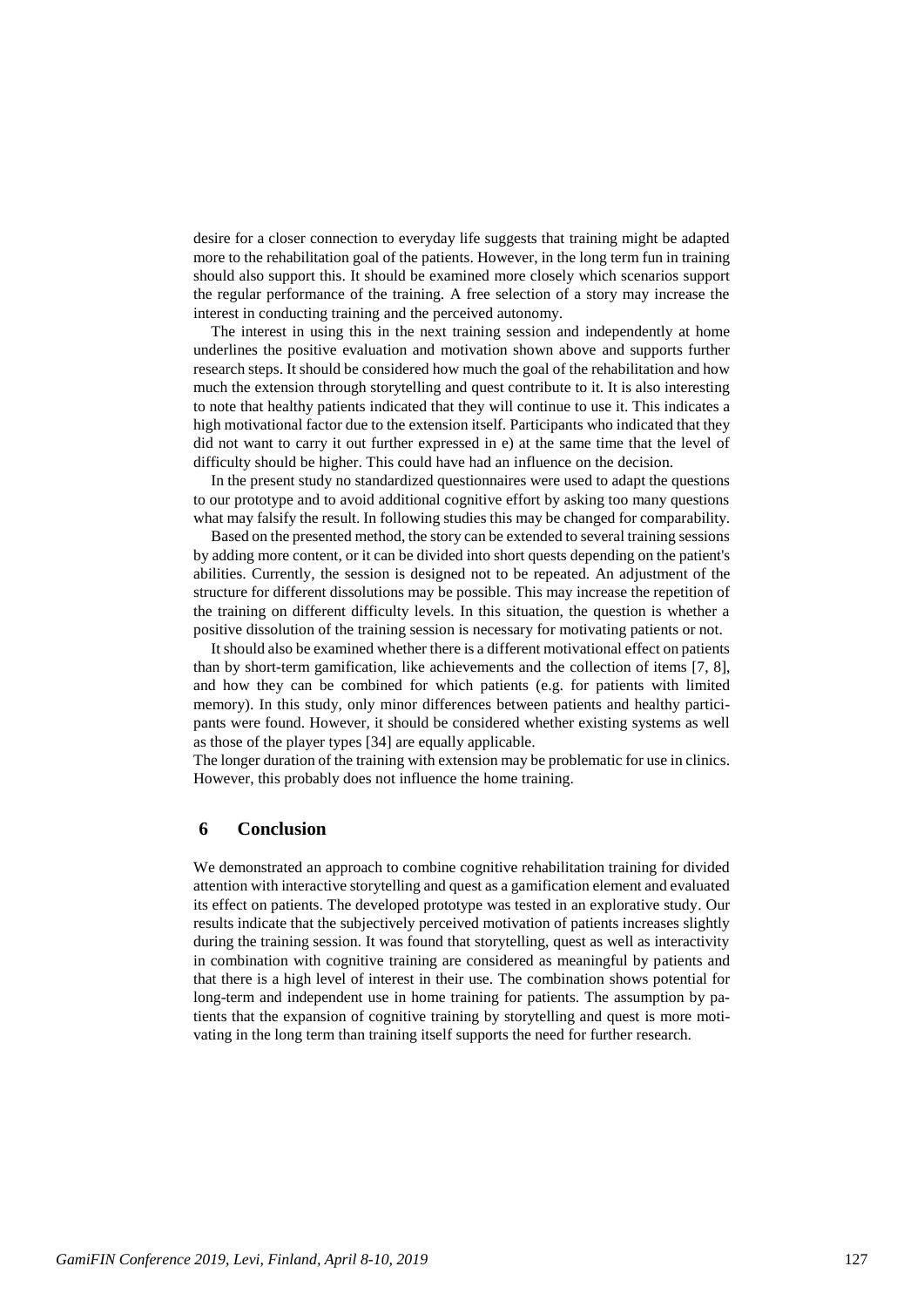A possibility for flexible adaptation of the complexity and responsibility of content by decision possibilities for different patients can be created, as well as different resolutions of the story. It can also be further examined which topics are particularly suitable in terms of content for the development of scenarios in order to have a motivating effect. In addition, the difference between classic storytelling and interactive storytelling and quest can be considered in relation to the responsibility transferred to patients. The motivating effect of interactive storytelling and quests can be evaluated in a comparison group with classical cognitive training and a higher number of participants over several weeks. Furthermore, the effectiveness of the therapy can be evaluated and a clinical study can be conducted.

**Acknowledgments.** We would like to thank Juliane Weicker, Angelika Thöne-Otto and Michael Preier for the support in concept development and conducting the study. This work was funded by the European Regional Development Fund under the operation numbers ZS/2016/04/78123 and ZS/2017/01/83843 as part of the initiative "Sachsen-Anhalt WISSENSCHAFT Schwerpunkte" and FEM-POWER under the operation number ZS/2016/09/81572.

#### **References**

- 1. Yoo C., Yong M., Chung J., Yang, J.: Effect of computerized cognitive rehabilitation program on cognitive function and activities of living in stroke patients. Journal of Physical Therapy Science 27(8), pp. 2487–2489 (2015).
- 2. Mendis, S.: Stroke disability and rehabilitation of stroke: World Health Organization perspective. International Journal of Stroke 8, 3-4 (2012).
- 3. Knop, A.: Hometraining kognitiver Störungen mit RehaCom. Präsentation, GNP-Tagung 2014[. https://www.rehacom.de/fileadmin/user\\_upload/RehaCom/Mediathek/RehaCom-](https://www.rehacom.de/fileadmin/user_upload/RehaCom/Mediathek/RehaCom-)Hometraining-Anwendungsbeobachtung2014.pdf, last accessed 14.03.2018.
- <span id="page-10-0"></span>4. Eysenbach, G.: The law of attrition. Journal of Medical Internet Research 7(1) (2005).
- <span id="page-10-1"></span>5. Spierling, U.: Implicit creation non-programmer conceptual models for authoringin interactive digital storytelling. 1st Edition. Ph.D. thesis, University of Plymouth (2010)
- <span id="page-10-2"></span>6. Deterding, S., Khaled, R., Nacke, L., Dixon, D.: Gamification: Toward a definition. In: CHI 2011 Gamification Workshop Proceedings, pp. 12-15, Vancouver, Canada (2011).
- <span id="page-10-3"></span>7. Dobosz, K., Dobosz, M., Wojaczek, M.: Gamification of Cognitive Rehabilitation, In: Proceedings of 16th International Conference on Computers Helping People with Special Needs, pp 280-283, Springer Link, Linz, Austria (2018).
- <span id="page-10-4"></span>8. Nicholson, S.: A RECIPE for meaningful gamification. In: Gamification in education and business, pp. 1-20, Springer, New York (2015).
- <span id="page-10-5"></span>9. Gnauk, B., Dannecker, L. Hahmann, M.: Leveraging gamification in demand dispatch systems. In: Proceedings of the 2012 Joint EDBT/ICDT Workshops, pp. 103-110 ACM New York, NY, USA (2012).
- <span id="page-10-6"></span>10. Gerling K., Schulte, F., Masuch, M.: Designing and Evaluating Digital Games for Frail Elderly Persons. In: ACE'11 Proceedings of the 8th International Conference on Advances in Computer Enter-tainment Technology, (26). ACM New York, Lissabon (2011).
- <span id="page-10-7"></span>11. ReMission 2,<http://www.re-mission2.org/> last access: 01.12.2018
- <span id="page-10-8"></span>12. Jenkins, H.: Game design as narrative Architecture. In: First person: new media as story, performance, and game, pp. 118-130, MIT Press, Cambridge (2004)